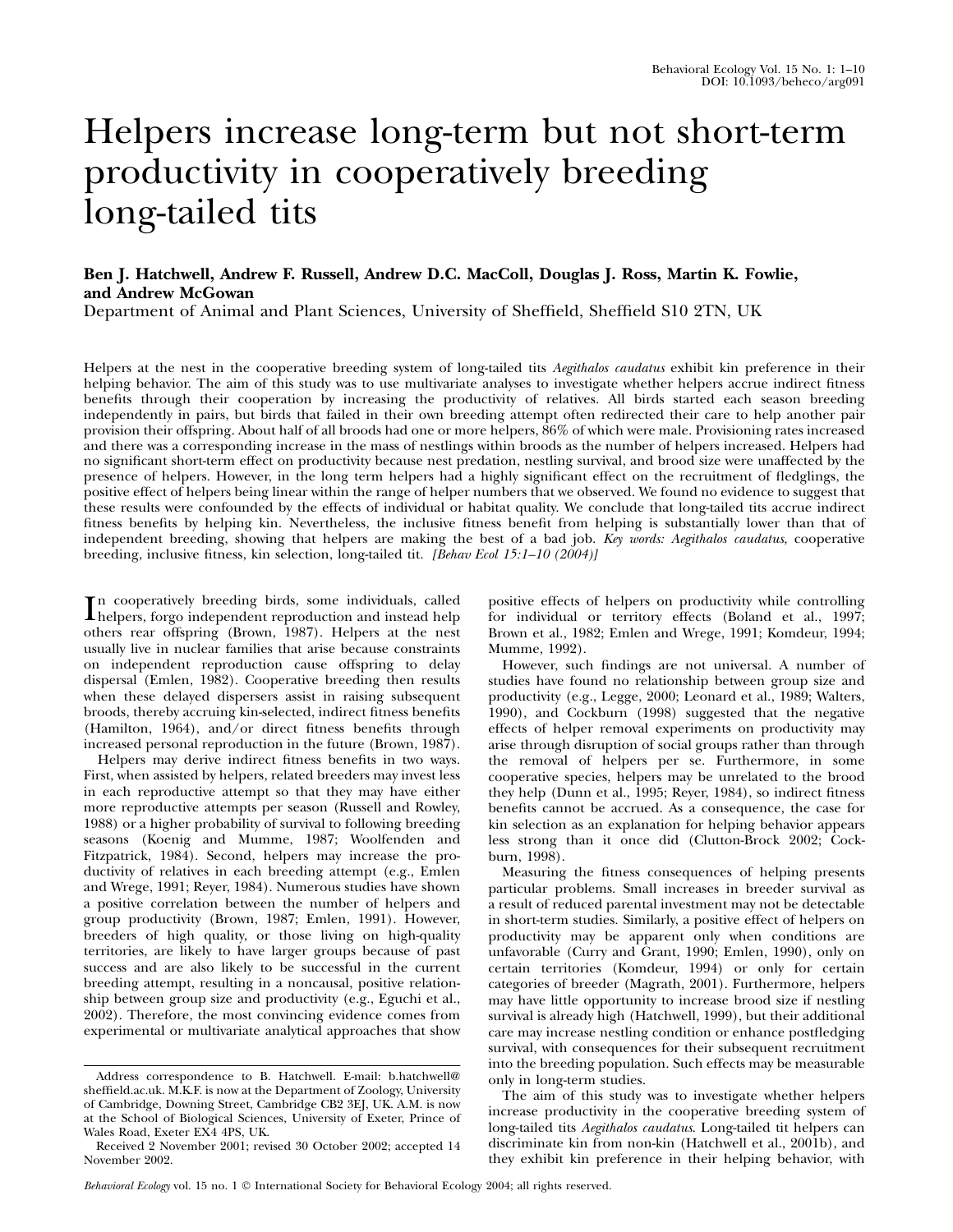helpers typically being a close relative (usually a brother) of one parent of the assisted brood (Russell and Hatchwell, 2001). Therefore, helpers can potentially accrue indirect fitness benefits if they increase the productivity of their kin. Long-tailed tits are particularly well suited to this study because of their social organization. In typical cooperative breeders, offspring delay dispersal and act as helpers on their natal territory before dispersing when a breeding opportunity arises (Brown, 1987), so the link between prior success and the presence of helpers means that a correlation between helper number and productivity may be an artifact of territory quality. In contrast, the social units of long-tailed tits are not nuclear families, and they do not defend territories (Hatchwell et al., 2001a; Russell, 1999). Helpers are breeders that redirect their care to broods belonging to other pairs after their own breeding attempt has failed (Glen and Perrins, 1988).

In this article, we describe the origin and frequency of helpers in our study populations. We used multivariate statistical analyses to investigate the effect of helpers on nestling provisioning and condition and on short-term and long-term measures of productivity. Short-term measures included nest predation, nestling survival, and brood size. The long-term effect of helpers was assessed through an analysis of offspring recruitment in relation to the number of helpers. Finally, we calculated the indirect fitness consequences of cooperation from the perspective of breeders and helpers.

# METHODS

#### Study sites and study species

We studied three populations of long-tailed tits in South Yorkshire, UK. One population (Rivelin Valley, Sheffield, 53°  $23'$  N,  $1^\circ$  34' W, area  $300$  ha) comprised 18–53 pairs and was studied from 1994–2000, while the other two populations (Ecclesall Wood, Sheffield 53° 20' N, 1° 30' W, area 100 ha; and Melton Wood, Doncaster 53° 31' N, 1° 13' W, area 100 ha) were studied from 1996–1998 and comprised 30–33 and 30–35 pairs, respectively. All three sites contained woodland (mostly deciduous) and scrub and variable amounts of farmland and gardens (for further details, see Hatchwell et al. 1999b; Russell, 2001). The sites were within 27 km of each other, and the only major difference between them was in their degree of isolation from other long-tailed tit habitat (Russell, 2001). In general, there was little variation among study sites in the occurrence and effect of helpers, but study site was included as a factor in analyses, where appropriate.

Long-tailed tits in our study sites spend the nonbreeding season (June–February) in relatively fluid social groups of about 16 individuals that occupy large, nonexclusive ranges (Hatchwell et al., 2001a). These groups comprise overlapping generations of kin augmented by unrelated male and female immigrants, and their average composition at the end of the winter is about 30–40% previous breeders, 25–40% philopatric recruits, and 30–40% unrelated immigrants (Hatchwell et al., 2001a; Russell, 2001). Monogamous pairs form in early spring, each occupying a nonexclusive breeding range within the group range. Long-tailed tits are single brooded, and all birds start the season breeding independently in pairs, but nest failure is frequent (Hatchwell et al., 1999b), and failed breeders may become helpers by feeding the offspring of another pair (Gaston, 1973; Glen and Perrins, 1988).

# Field observations

We captured adults using mist-nets and ringed them with unique color-ring combinations. Most were caught at the start of the breeding season during the building phase of the first nesting attempt (mean proportion of adults color-ringed: Rivelin Valley, 91%,  $n = 7$  years; Melton Wood, 81%,  $n = 3$ ; Ecclesall Wood, 50%,  $n = 3$ ). Adults were sexed from measurements (males usually have longer wings and tarsi than females), behavior (incubation is by females only), and by molecular genetic means (Griffiths et al., 1998). Nestlings from 129 broods from all three populations were uniquely color-ringed, weighed (to 0.1 g), and their right tarsus was measured (to 0.1 mm) on days 9–13 (mostly on day 11) of the 16- to 17-day nestling period (hatch day  $=$  day 0).

We knew the age of breeders that had been ringed as nestlings with certainty, and unringed immigrants were assumed to be 1 year old when captured as breeders. This is a reasonable assumption because most breeders were ringed, and there is no evidence that significant dispersal occurs after a bird's first winter (McGowan et al., 2003). The adult mortality rate of long-tailed tits is 46–56%, depending on helper/breeder status (McGowan et al., 2003), so most individuals attempt to breed in just 1 or 2 years. Therefore, in statistical models incorporating breeder age, we classified adults as first year or older.

We closely monitored the breeding attempts of all members of our populations throughout the breeding season (February–June) in each year of the study. Nests were first located by following pairs during nest building and were then checked at regular intervals until nestlings had fledged or the breeding attempt failed. After the failure of a breeding attempt, we searched for replacement nests belonging to the failed pair. A small number of nests that failed were not found, but during a total of 13 site-years very few broods (about 10 broods) that fledged successfully within the study sites or immediately adjacent to them were not located before fledging.

The timing of laying of first clutches varied significantly among years and among study sites (two-way ANOVA: year  $F_{6,360} = 69.5, p < .001$ ; site  $F_{2,360} = 13.4, p < .001$ ). However, there was no significant variation among sites or years in the fledging date of successful broods (two-way ANOVA: year  $F_{5,85} = 2.00, p = .09$ ; site  $F_{2,85} = 0.61, p = .55$ ). Thus, the start of breeding, but not the end of breeding, varied significantly with year and site, so in analyses we controlled for seasonal effects using relative lay date (relative to the median lay date per year per study site) and/or absolute lay date (days after 1 March).

Long-tailed tit nests are domed with a small entrance hole, so the date of egg laying and hatching was determined by feeling inside nests for the presence of eggs or hatchlings. Some nests were inaccessible, so we determined laying and hatching dates by observing the behavior of parents. We determined the clutch size (typically 8–10 eggs) of accessible nests by removing (then replacing) eggs from nests with a plastic teaspoon. Unhatched eggs remain in the nest, so for those nests of known clutch size, initial brood size was found by subtracting any unhatched eggs on day 11. We calculated nestling survival as the proportion of the initial brood still alive on day 11.

During the nestling period, we conducted hide observations of provisioning behavior on alternate days from day 2 (Rivelin Valley population), or every 1–4 days (Ecclesall and Melton woods) until fledging or predation of the brood. Observation periods varied from 0.5 h to 17 h, but most lasted 1 h. During these observations we recorded the identity of each carer and their provisioning frequency (see Hatchwell, 1999, for further details of provisioning observations). Any unringed birds that appeared as helpers were ringed as soon as possible after they first appeared at the nest. A few helpers were observed to initiate helping after a brood had fledged, but we were unable to obtain systematic observations during this phase of the breeding cycle, so we used nestling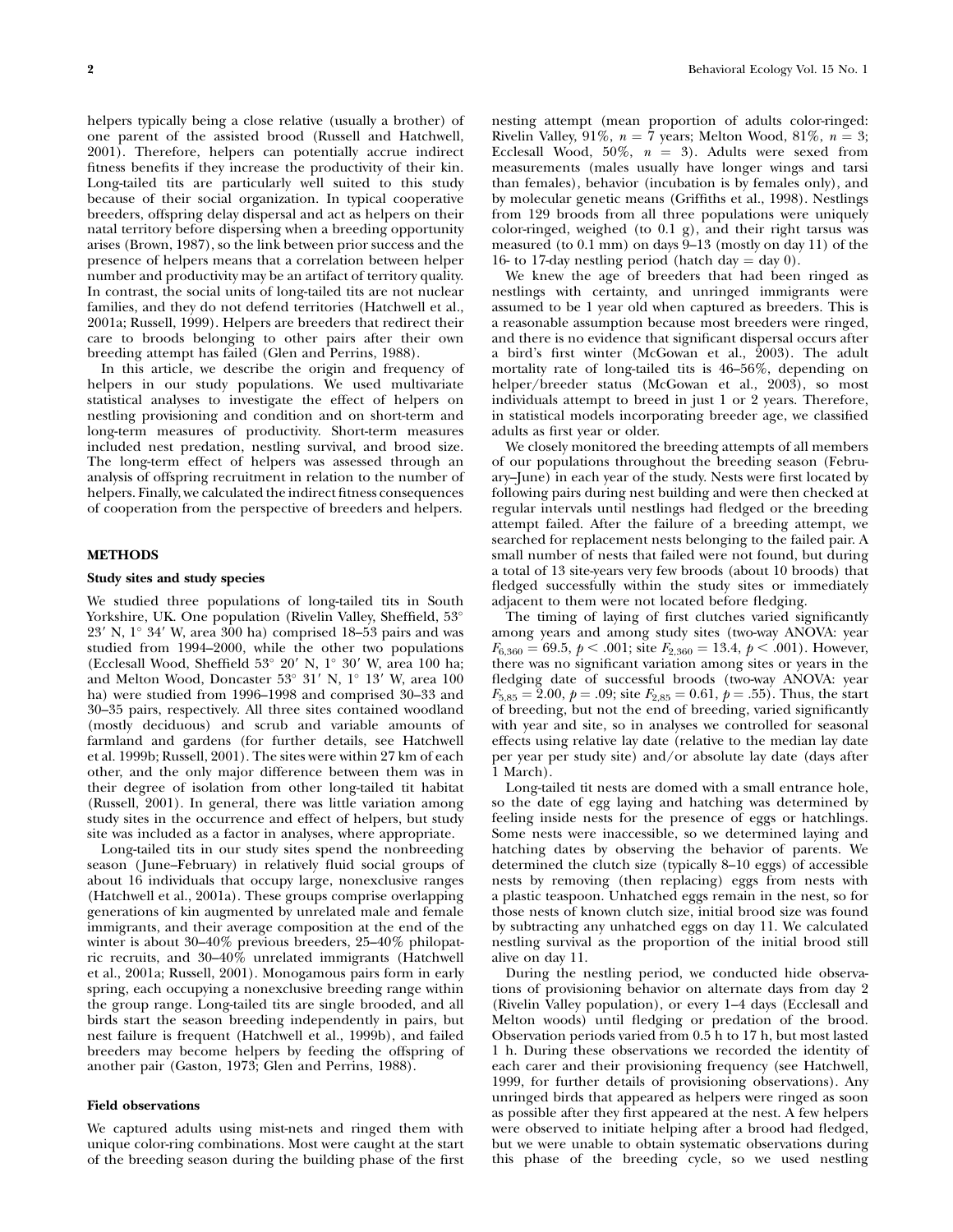observations only in analyses of the effects of helpers on productivity. Our analysis is conservative because if a small number of broods acquired helpers postfledging, this would have the effect of weakening any relationship between recruitment and number of helpers.

Some nests in each of the study sites were protected from avian predators by cages of 6 cm wire-netting, which permits access by long-tailed tits, but not corvids (Glen, 1985). Protected nests were excluded from analyses of brood survival during the nestling phase, but were included in analyses of provisioning rates, nestling weight and survival, and the survival of fledglings.

We measured survival of fledglings as local recruitment (i.e., the proportion of fledglings that became breeders within the study populations in the year after fledging). This is not an exact survival estimate because nonrecruits may be dead or they may have dispersed. Long-tailed tits exhibit sex-biased dispersal, and males are the more philopatric sex, so that local recruitment of male fledglings  $(\sim 30\%)$  is higher than that of female fledglings ( $\sim$ 10%), even though the adult sex ratio is 1:1 (McGowan et al., 2003). Therefore, recruitment underestimates the true survival rate, particularly of females.

The absence of stable territories or groups in long-tailed tits means that categorization of individuals to social units is not straightforward. Neverthless, it is possible that survival rates of nestlings and fledglings might be influenced by spatial factors or by the identity of their social group. To investigate whether these factors influenced measures of productivity, we included a variable, ''group,'' in statistical models. Individuals or nests were categorized according to their location in each of the study sites (six groups in the Rivelin Valley, five in Melton Wood, six in Ecclesall Wood), each being defined using observations of winter flocks and the distribution of relatives' nests (Hatchwell et al., 2001a; Russell, 1999). This variable will not perfectly reflect group identity because of the labile nature of group membership and ranges, but it does provide a close approximation to social grouping.

#### Statistical methods

We conducted all analyses investigating helper effects using residual maximum likelihood (REML) or iterated residual maximum likelihood (IRREML) models in Genstat 5, release 4.1. (Genstat, 1993). REML and IRREML analyses are forms of generalized linear models (GLMs) with normal and nonnormal error structures, respectively, in which both fixed and random terms can be fitted; random terms control for the use of repeated measures within individuals and nests (Schall, 1991). We assessed the significance of terms from Wald statistics (distributed as chi square) when the term was fitted last. We excluded random terms from models if they had a negative component of variance, and where this was the case for all random components in a model we used a GLM. The number of helpers at a nest was fitted as a continuous variable in all models, but due to the small sample of nest with four, five, or six helpers, we illustrate results in relation to zero, one, two, or three or more helpers (see figures for sample sizes). In all models, continuous variables were fitted as linear and polynomial functions, but in tables we report all linear functions and only those polynomial functions that were significant.

To investigate whether helpers had a significant effect on the rate at which broods were fed and the weight of nestlings within each brood, we conducted two REML analyses. In the first we used 963 observations of provisioning frequencies for 156 broods obtained between day 1 and day 16 of the nestling period. In the second we used the weights of 1030 nestlings from 129 broods. In each analysis, in addition to the number

of helpers, we fitted study site, year, group, date, time of day, female age, male age, brood age, and brood size as fixed effects and nest identity nested within female identity as random terms. Male identity was dropped from the random component of the model because it had a negative component of variance. We also fitted temperature (recorded at 0900 h GMT at Sheffield City Museums meteorological station at Weston Park, Sheffield, 5 km from the study site) in the provisioning analysis, and we fitted nestling tarsus length and sex in the nestling weight analysis.

To investigate whether helpers influence the survival of nestlings within broods, we conducted two IRREML analyses. In the first we modeled brood survival (0 or 1) as a binomial variable with logit link function to analyze the probability that a brood would survive any 2-day period ( $n = 774$  periods,  $n =$ 113 broods from the Rivelin Valley population that were visited at 2-day intervals throughout the nestling period). Here, in addition to the number of helpers and helper arrival (i.e., an incremental change in the number of helpers: yes/ no), we fitted year, group, date, female age, male age, and brood size as fixed effects and nest identity nested within female identity as random effects. In the second analysis, to investigate nestling survival, we modeled brood size at weighing with the same error structure and link function and brood size at hatching as the binomial denominator ( $n =$ 132 broods). We fitted number of helpers (on day 5 and day 10), site, year, group, date, female age, and male age as fixed effects and female identity as a random effect. In both analyses, male identity was dropped from the random component of the model because it had a negative component of variance.

Finally, to investigate the effect of helper number on offspring recruitment, we used an IRREML model in which the number of offspring that recruited was modeled as the response term and the number of offspring that fledged fitted as the binomial denominator ( $n = 93$  broods), with a binomial error structure and logit link function. Fixed effects were the number of helpers at fledging, site, year, group, date, female age, male age, and brood size, and female identity was fitted as the random term. Male identity had a negative component of variance and so was dropped from the random component of the model.

Pair identity was not fitted as a random term in any analysis because the relatively high mortality rate of long-tailed tits and the high divorce rate among successful pairs (Hatchwell et al., 2000) resulted in few pairs being represented more than once in productivity data sets. In the analyses of nestling survival and offspring recruitment, the second attempts of pairs represented more than once ( $n = 3$  and  $n = 1$ , respectively) were omitted. In these analyses, repeated measures from the same individuals were retained because individuals always bred with a different partner, and female and male identity could be entered into each model as a random factor.

Means are reported  $\pm 1$  SD, unless specified otherwise.

#### **RESULTS**

# Prevalence and origin of helpers

Most helpers were not apparent until the nestling and fledgling periods (Figure 1a). Just seven birds (3.9% of 179 helpers) were observed either assisting a pair in the later stages of nest building or feeding an incubating female, despite extensive observations (Hatchwell et al., 1999a). Of the 145 helpers that were first observed during the nestling phase, their arrival was spread throughout the entire nestling period (Figure 1b).

Helpers were recorded at 41.8% of nests ( $n = 194$  nests)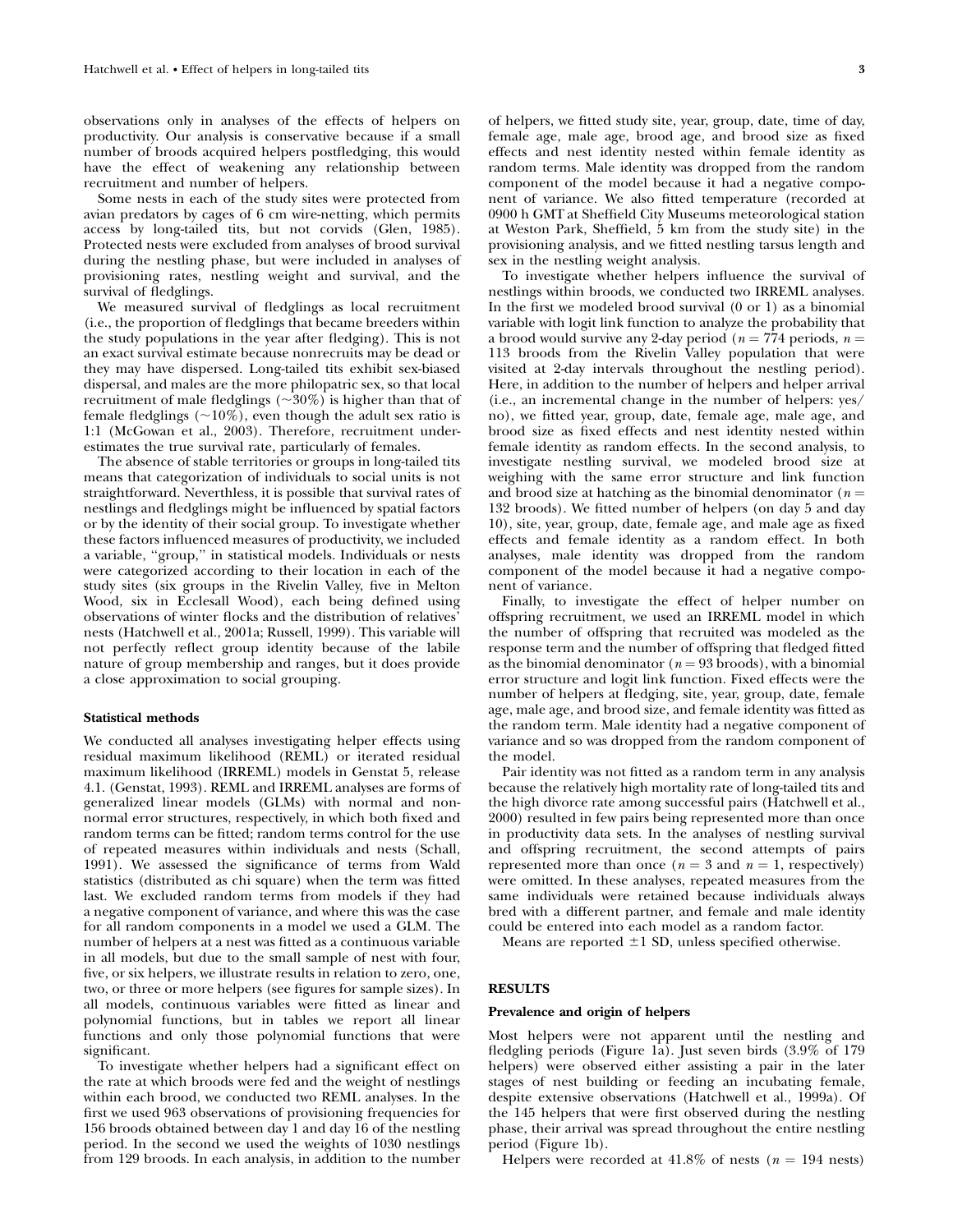

The timing of first appearance of long-tailed tit helpers at nests: (a) timing with respect to stage of the breeding cycle ( $n = 179$ ) helpers); (b) timing with respect to nestling age for those helpers that appeared during the nestling period ( $n = 145$  helpers).

that we observed during the nestling phase. However, helpers may arrive at a nest at any time during the nestling period (Figure 1b), and many nests were depredated well before fledging, so a better indication of the prevalence of helping is that 54.0% of nests ( $n = 124$  nests) from which at least one offspring fledged had one or more helpers. Of these successful nests with helpers, the mean number of helpers was  $1.97 \pm 1.24$  ( $n = 67$  nests; range = 1–6 helpers). The proportion of nests with helpers did not differ significantly among study sites ( $\chi^2 = 2.80$ , df = 2,  $p = .25$ ), but Melton Wood had significantly more helpers per helped nest than the other two sites (Rivelin Valley,  $1.66 \pm 0.78$  helpers,  $n = 44$ nests; Melton Wood, 3.90  $\pm$  1.66,  $n = 10$ ; Ecclesall Wood, 1.54  $\pm$  0.78, n = 13; Kruskal-Wallis test, H = 16.8, df = 2, p < .001; see also Russell, 2001).

In all three of our study populations most helpers (121/ 151, 80.1%) were known to be failed breeders from within our study sites (Rivelin Valley, 81.5%,  $n = 92$  helpers; Melton Wood, 76.9%,  $n = 39$ ; Ecclesall Wood, 80.0%,  $n = 20$ ). Of the

helpers that were already ringed when first seen at a nest, 96.0% (121/126 helpers) were failed breeders from our study sites, the remaining  $4.0\%$  (5/126 helpers) being ringed birds whose breeding history was not known in that year. These failed breeders included a small proportion of birds that had lost their breeding partner, either through divorce  $(4.1\%, n =$ 121) or predation  $(2.5\%, n = 121)$ . Of the remaining 30 helpers that were not known with certainty to be failed breeders, 25 were unringed when they first appeared at a nest. These helpers of unknown origin may have been failed breeders from outside our study areas. This is a realistic possibility because failed breeders sometimes traveled a considerable distance from their last breeding attempt to the nest at which they helped. The overall mean distance traveled was  $290 \pm 198$  m ( $n = 121$  helpers, range = 25–1100 m), although the distance differed significantly between sites (Rivelin Valley, 340  $\pm$  216 m, n = 75; Melton Wood, 210  $\pm$  125 m,  $n = 30$ ; Ecclesall Wood,  $212 \pm 144$  m,  $n = 16$ ; Kruskal-Wallis test,  $H = 12.21$ , df = 2,  $p = .002$ ). This compares with a mean internest distance of  $170 \pm 112$  m ( $n = 39$  pairs) for first nests in the Rivelin Valley in a year of average density (1998).

Most helpers of known sex were males (86.4% male,  $n =$ 132 helpers), although the sex of 19 helpers was not determined. Female helpers moved significantly farther from their last breeding attempt to the nest at which they helped than males did (female helpers,  $416 \pm 228$  m,  $n = 15$ ; male helpers  $273 \pm 188$  m,  $n = 106$ ; Mann-Whitney U test,  $z = 2.48$ ,  $p = .013$ ), so a relatively large proportion of unringed (hence unsexed) helpers that appeared at nests in our study areas may have been females. However, even if all birds of unknown sex were female, helpers were still predominantly male  $(75.5\%, n = 151).$ 

Breeders whose nesting attempts failed early in the breeding season renested, but from early May, the renesting probability declined rapidly (Figure 2a). The probability of renesting was also influenced by the stage of breeding at which an attempt failed, independently of date; breeders whose nest failed at the nestling stage were less likely to renest than those birds failing during building, egg laying, or incubation (Figure 2a). Because helpers are recruited from among failed breeders, the cumulative proportion of helpers increased as the number of failed breeders renesting decreased (Figure 2b).

# Provisioning rates and nestling condition

There was a highly significant effect of the number of helpers on total provisioning rate (Table 1 and Figure 3a). Provisioning rates also increased with nestling age and brood size and were significantly influenced by time of day, temperature, and year (Table 1). Nestling weight within broods was also significantly affected by the number of helpers (Table 1 and Figure 3b). Several other factors influenced nestling weight. Male nestlings (predicted mean  $\pm$  SE = 7.59  $\pm$  0.038 g were significantly larger than females (7.41  $\pm$  0.039 g; Table 1), and nestling tarsus length (a skeletal measurement that is highly correlated with age), time of day, date, and brood size were all significant factors (Table 1). Neither breeder age nor group identity were significant factors in either analysis, and maternal and paternal identities were nonsignificant, random terms (Table 1).

#### Short-term effect of helpers on productivity

On average,  $65.5\%$  ( $n = 113$  broods) of broods that hatched and that were not protected with wire netting survived to fledging. The main cause of brood failure in our study populations was predation by corvids and mustelids (Hatch-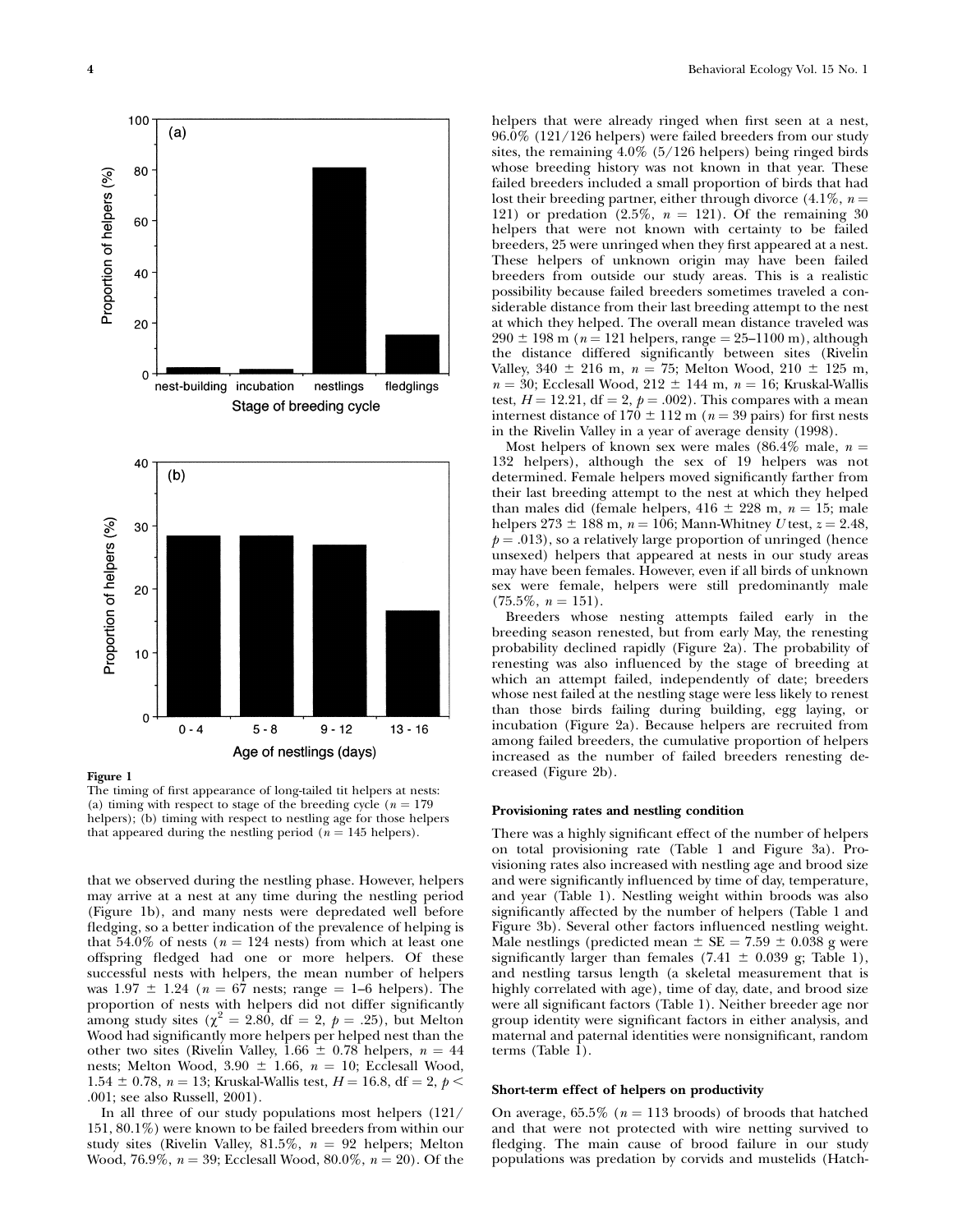

(a) The probability that pairs of long-tailed tits that had failed in a breeding attempt renested in relation to date (5-day periods); renesting probabilities are shown for pairs that failed during nest building or egg laying (filled circles), incubation (open circles), or the nestling phase (open triangles). Pairs that failed during the nestling phase were less likely to renest than those that failed during earlier breeding phases at the same time ( $\chi^2$  tests,  $p < .001$ for periods centred on 23 April to 8 May). Sample sizes are given above the graph. (b) The cumulative proportion of helpers observed at nests ( $n = 145$ ) in relation to date (5-day periods).

well et al., 1999b; Russell, 1999). The presence of helpers and the resulting increase in activity at the nest might increase the probability of detection by predators; alternatively, helpers may increase vigilance and hence reduce predation. Because helpers arrive at nests continuously through the nestling period (Figure 1b), they were inevitably associated with successful nests. Therefore, to investigate whether helpers had a positive or negative effect on nest failure, nest survival probability was examined over a series of 2-day periods from hatching to fledging. We found no evidence that either the number of helpers or an incremental change in helper number influenced the probability of nest survival in the subsequent time interval (Table 2). Of the other factors included in the analysis, only nestling age was significant ( $p <$ 

#### Table 1

The effect of helpers on total brood provisioning rates and mean nestling weights at ringing

| Factor                            | Wald<br>statistic $(\chi^2)$ | df | $\mathfrak{p}$ |
|-----------------------------------|------------------------------|----|----------------|
| Total provisioning rate of broods |                              |    |                |
| Site                              | 2.89                         | 2  | .24            |
| Year                              | 55.82                        | 6  | < 0.001        |
| Group                             | 15.19                        | 16 | .51            |
| Date                              | 2.06                         | 1  | .15            |
| Time of day                       | 7.13                         | 1  | .008           |
| (Time of day) <sup>2</sup>        | 5.82                         | 1  | .016           |
| Temperature                       | 8.69                         | 1  | .003           |
| Female age                        | 0.91                         | 1  | .34            |
| Male age                          | 0.11                         | 1  | .74            |
| Brood age                         | 115.91                       | 1  | < .0001        |
| $(Brood age)^2$                   | 19.83                        | 1  | < 0.001        |
| Brood size                        | 59.23                        | 1  | < .0001        |
| Number of helpers                 | 76.88                        | 1  | < .0001        |
| Nestling weight                   |                              |    |                |
| Site                              | 2.30                         | 2  | .32            |
| Year                              | 5.71                         | 6  | .46            |
| Group                             | 18.64                        | 15 | .23            |
| Date                              | 6.53                         | 1  | .011           |
| $(Date)^2$                        | 5.30                         | 1  | .021           |
| Time of day                       | 6.61                         | 1  | .012           |
| (Time of day) $^{2}$              | 6.26                         | 1  | .012           |
| (Time of day) <sup>3</sup>        | 5.53                         | 1  | .019           |
| Female age                        | 0.15                         | 1  | .70            |
| Male age                          | 0.06                         | 1  | .81            |
| Brood size                        | 4.24                         | 1  | .04            |
| Tarsus length                     | 788.59                       | 1  | < .0001        |
| Nestling sex                      | 58.00                        | 1  | < .0001        |
| Number of helpers                 | 13.75                        | 1  | < 0.001        |

The data comprised repeated measures of individuals' provisioning rates and individual nestling weights within broods and were analysed using REML (see Methods). Provisioning data were natural logarithm transformed. In both analyses, nest identity was a significant random component ( $p < .05$ ), and male identity was dropped because it had a negative component of variance.

.001; Table 2), nest failure being more likely as nestlings aged (Figure 4). There was no significant effect of the potentially confounding factors of breeder age or group identity, and maternal and paternal identities were also nonsignificant (Table 2).

In those broods that were not depredated, nestling survival was high. Across study sites and years, the mean brood size at hatching (day 0) was  $9.07 \pm 1.47$  nestlings (n = 133 broods), and on average  $97.7\% \pm 5.85$  of these nestlings survived to ringing on day 11. We investigated whether helpers were associated with high nestling survival by examining survival from day 0 to day 11 in relation to the number of helpers and other factors (Table 3). We used two measures of helping: the number of helpers on day 10 of the nestling period (i.e., close to the time of ringing), and the number of helpers before day 5. The latter was included because any effect of helpers on nestling survival may be apparent only if they were present from early in the nestling period. However, there was no significant effect of the number of helpers on nestling survival, and nor was there any significant effect of group identity, breeder age, or year (Table 3). Absolute lay date was also nonsignificant, but broods that were initiated relatively late (with respect to the median lay date) tended to have lower nestling survival rates ( $p = .054$ , Table 3). The only significant factor was study site ( $p = .003$ , Table 3), but the biological significance of the difference among sites is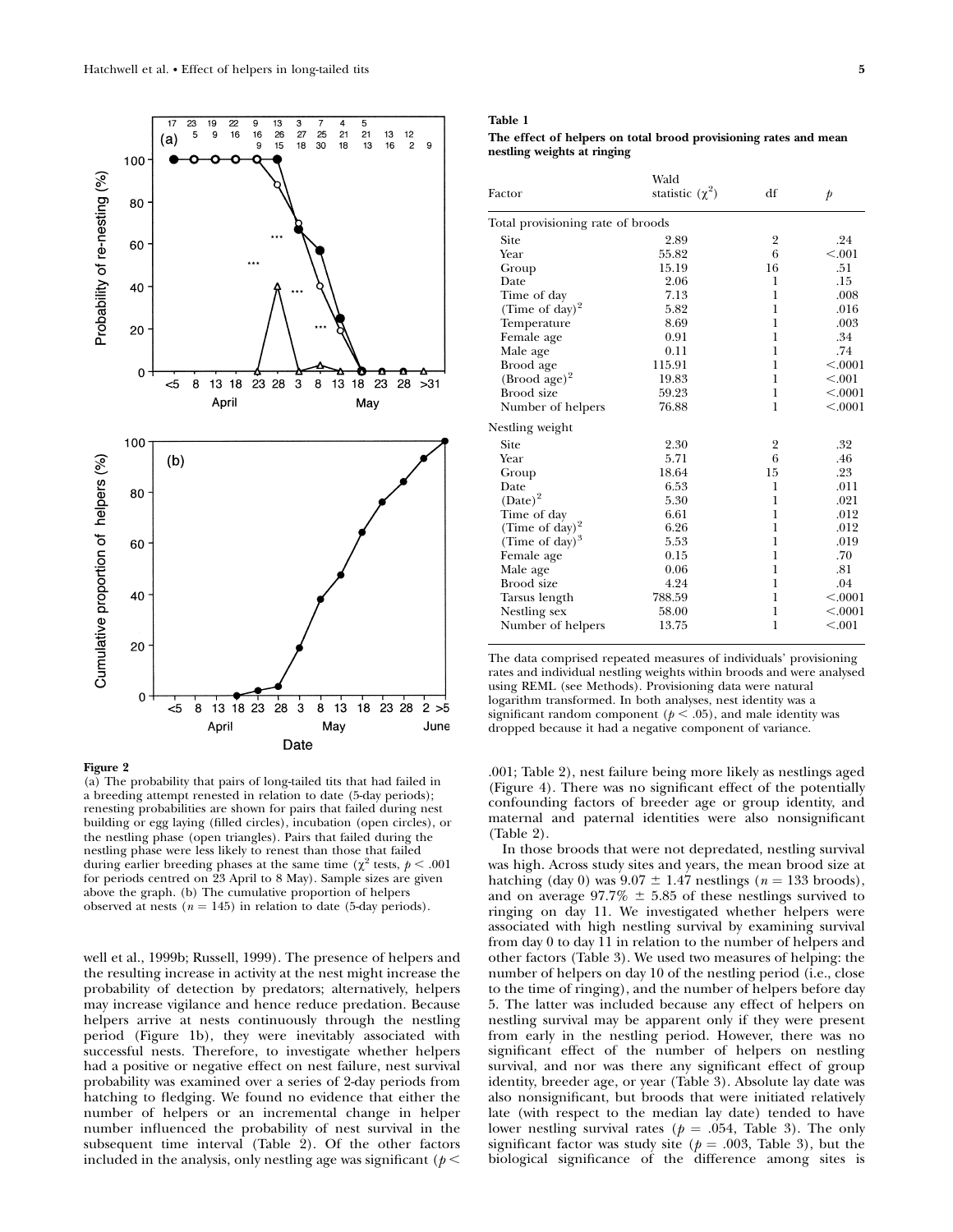

Model estimates of: (a) total provisioning rate ( $\pm$  SE) in relation to the number of helpers attending a nest and (b) mean weight  $(± SE)$ of nestlings per brood in relation to the number of helpers present at a nest. For other factors having a significant effect on provisioning rate and nestling weight, see Table 1. Provisioning rates were obtained for 156 broods, but sample sizes are not shown because a single nest could have between zero and six helpers. Sample sizes for nestling mass refer to the number of broods at the last observation before weighing; broods with three helpers ( $n = 10$ ), four helpers ( $n = 1$ ), and five helpers  $(n = 1)$  are pooled.

probably small because site survival estimates differed only marginally: Rivelin Valley, 96.6%; Ecclesall Wood, 99.1%; Melton Wood, 99.5%. Again, maternal and paternal identities were nonsignificant (Table 3).

# Long-term effect of helpers on productivity

The proportion of 93 fledged broods that recruited within our study areas varied between  $0\%$  and  $80\%$  (mean = 19.5%  $\pm$  21.0). Just two factors had a significant effect on recruitment: the number of helpers ( $p = .003$ ) and absolute lay date ( $p = .004$ ; Table 4). The probability of recruitment increased with the number of helpers: fledglings that had been fed by a pair plus three or more helpers had a 41%

# Table 2

# Factors affecting the probability of long-tailed tit brood survival in a series of 2-day periods from hatching to fledging

| Factor                      | Wald<br>statistic $(\chi^2)$ | df |      |
|-----------------------------|------------------------------|----|------|
| Year                        | 0.88                         | 6  | .56  |
| Group                       | 2.93                         | 5  | .71  |
| Relative lay date           | 1.52                         |    | .22  |
| Absolute lay date           | 0.60                         |    | .61  |
| Female age                  | 1.91                         |    | .17  |
| Male age                    | 0.06                         |    | .80  |
| Nestling age                | 8.01                         |    | .005 |
| (Nestling age) <sup>2</sup> | 4.82                         |    | .028 |
| Number of helpers           | 0.33                         |    | .56  |
| Arrival of helper           | 0.13                         |    | .72  |

The analysis used IRREML with binomial error structure and logit link function, with survival (0 or 1) in a series of 2-day intervals (0–2, 2–4 . . . 14–16) from hatching to fledging as the response and 1 as the binomial denominator. Nest identity was retained as a random factor ( $p < .05$ ), but both maternal and paternal identity were dropped because both had a negative component of variance.

chance of recruiting compared to just 12% for pair-fed fledglings (Figure 5). Second, recruitment decreased seasonally, a pattern that was common to all three study sites (Figure 6). These results were not significantly influenced by the age or identity of either parent, nor by group identity (Table 4).

# Indirect fitness benefits of helping

The marginal effect of helpers on reproductive success described above can be used to estimate the magnitude of the indirect fitness benefit derived by helpers through increased productivity. The effect of helpers on productivity of the current brood was calculated from the perspective of breeders and from the perspective of helpers using the average brood size of 8.9 fledglings, recruitment rates from Figure 5, and the following coefficients of relatedness. For parents, long-tailed tits have a low rate of extrapair paternity (2.4–6.9%) and negligible intraspecific brood parasitism (Hatchwell et al., 2002), so the coefficient of relatedness for breeders to their brood was estimated to be 0.48. For helpers, using relatedness values from Russell and Hatchwell (2001), we calculated the average coefficient of relatedness between a helper and a nestling in the brood it helps to be 0.22 (helpers typically feed at a nest belonging to an unrelated female and a first-order male relative, usually a sibling). Table 5 shows that from a breeder's perspective, each helper has a positive effect on productivity of the current brood. From a helper's perspective, the marginal effect per helper on productivity is virtually the same regardless of whether they are caring as the sole helper at a nest or caring in a larger workforce of two, three, or more helpers. It is interesting to note that, on average, helpers achieve just 25–30% of the productivity that would be achieved from breeding independently without helpers (0.13–0.15 genetic equivalents versus 0.51 genetic equivalents; Table 5).

# DISCUSSION

In the cooperative breeding system of long-tailed tits, the great majority of helpers were birds that failed in their own breeding attempt and then redirected their care to another pair's brood. Helpers had a significant long-term, but not short-term, effect on productivity. Helpers significantly in-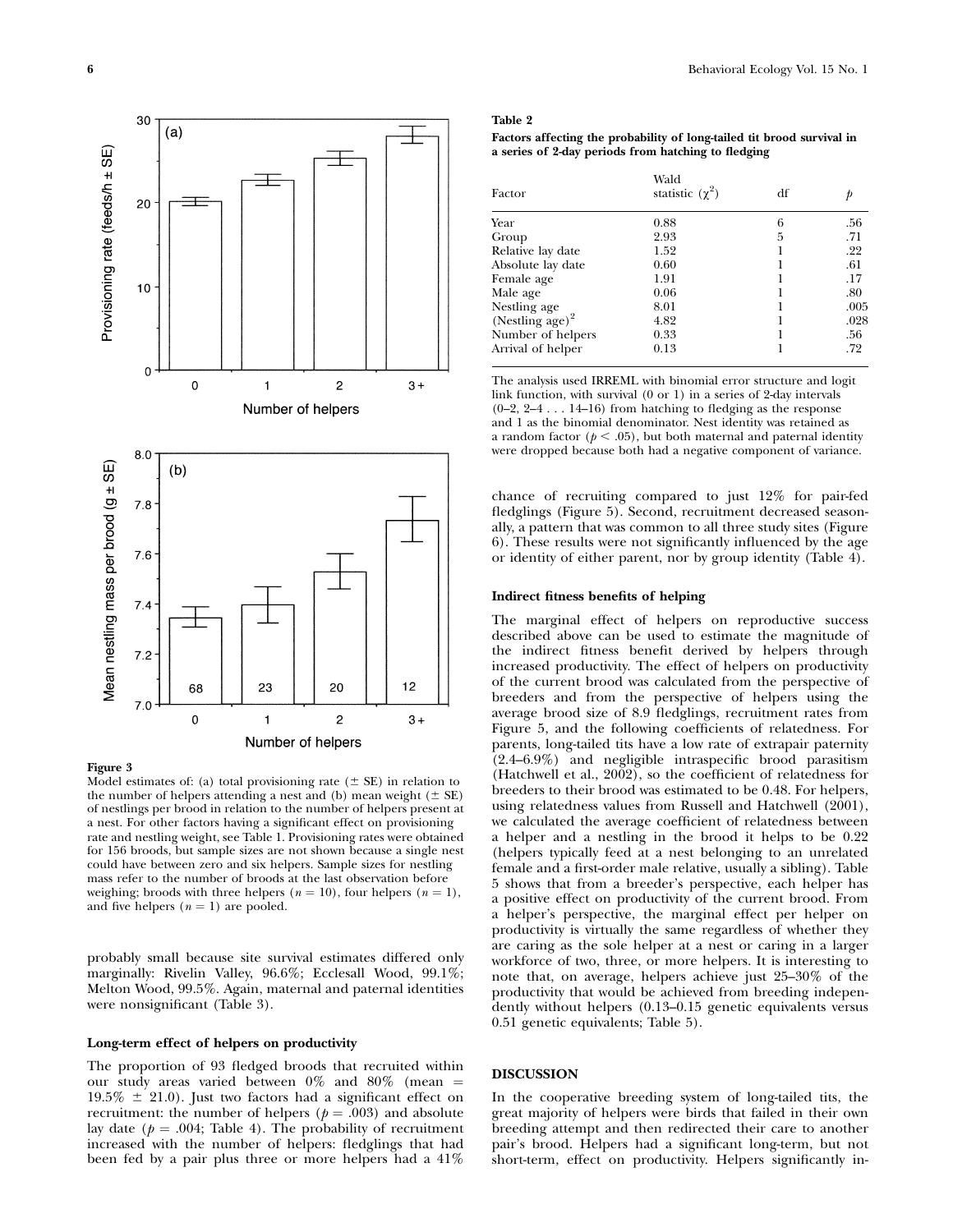

Model estimates of survival ( $\%$   $\pm$ SE) for long-tailed tit broods in the Rivelin Valley population in relation to nestling age (2-day blocks of the nestling period). Sample sizes are shown for the number of nests entering each 2-day age period. See Table 2 for statistics.

creased the rate of nestling provisioning, resulting in heavier broods, but there was no association between helper number and either brood or nestling survival. In contrast, the probability of fledglings recruiting as breeders in the following year increased significantly and progressively as the number of helpers increased.

The switch in reproductive strategy from independent breeding to helping, a switch that may be repeated in successive seasons, is uncommon among cooperative breeders, although some other species do show similar behavior: white-fronted bee-eater Merops bullockoides (Emlen, 1990), European bee-eater Merops apiaster (Lessells, 1990), rifleman Acanthisitta chloris (Sherley, 1990), Galapagos mockingbird Nesomimus parvulus (Curry and Grant, 1990), western bluebird Sialia mexicana (Dickinson et al., 1996), and the confamilial bushtit Psaltriparus minimus (Sloane, 1996). It is particularly rare for redirected care to be apparently the sole source of helpers. The ultimate basis for this switch in reproductive strategy from breeding to helping is that late in the breeding season the average fitness pay-off from kindirected helping exceeds that of independent breeding. Helpers appear to switch behavior accordingly as a way of making the best of a bad job at the end of a temporally constrained breeding season (MacColl and Hatchwell, 2002).

The proximate basis for the seasonal decline in breeding success is currently unknown, but one proximate influence on the decison of whether to renest is the stage of breeding at the time of nest failure: birds that failed during the nestling phase were significantly less likely to renest than those pairs failing on the same day but at an earlier stage of breeding. Physiological changes that breeders of both sexes experience at the time of hatching may be responsible for this effect (Ketterson and Nolan, 1994). Alternatively, breeders may incur relatively large costs during the nestling period and so have a lower probability of renesting than birds failing at an earlier stage.

The social organization of long-tailed tits contrasts strongly with typical cooperative species (Brown, 1987). In most cooperative breeders, individuals or pairs occupy the same territory for successive breeding attempts, living with retained

# Table 3

Factors affecting long-tailed tit nestling survival from hatching  $(\text{day } 0)$  to day 11 of the nestling period

| df            |
|---------------|
| .003<br>2,129 |
| 6,123<br>.13  |
| 14,115<br>.31 |
| 1,128<br>.054 |
| 1,128<br>.24  |
| .76<br>1,86   |
| .67<br>1,86   |
| 1,128<br>.59  |
| 1,128<br>.35  |
|               |

Initial analysis used IRREML with binomial error structure and logit link function in which the number of survivors was the response term and number of hatched nestlings was the binomial denominator. However, maternal and paternal identities, fitted as random terms, had a negative component of variance, so a GLM with the same error structure and link function was used. Significant terms explain 10% of total model variance.

offspring that act as helpers. In such systems, differences in habitat or pair quality may produce a potentially spurious correlation between productivity and helper number because successful pairs will tend to have helpers whether helpers actually enhance productivity or not (Emlen, 1991). Our analyses are unlikely to be confounded by such effects for several reasons. First, nonbreeding groups are fluid, so there is extensive mixing of families and dispersal of unrelated individuals among groups (Hatchwell et al., 2001a; Russell, 1999). Second, there is a high divorce rate between breeding seasons, particularly for pairs that have bred successfully (Hatchwell et al., 2000). Third, neither nonbreeding flocks nor breeding pairs defend exclusive territories; instead, they occupy large, nonexclusive ranges with considerable overlap between adjacent ranges (Hatchwell et al., 2001a). Furthermore, in long-tailed tits, the identity of potential helpers and the potential recipients of their care is determined primarily by predators, rather than by prior success. Consistent with this contention that results were unlikely to be confounded by habitat or individual quality, there was no indication that individual identity or group area had any influence on brood survival, nestling survival, or recruitment, and there was no evidence that breeder age was a significant factor affecting productivity. Again, this is not surprising because individuals are able to switch back and forth between breeding and helping throughout their lives. Therefore, although our study was observational, our results indicate that the relationship between helpers and recruitment is a causal one.

Long-tailed tit helpers have a positive effect on provisioning rates, although previous studies have shown that parents reduce their own provisioning rate when assisted by a single helper, so the care of helpers is not simply additive (Hatchwell, 1999; Hatchwell and Russell, 1996). Nevertheless, in this analysis helpers appeared to cause an almost linear increase in total provisioning effort. There was little opportunity for this increase in provisioning to reduce offspring mortality prefledging because nestling survival is high even among pair-fed broods. However, helped nestlings were heavier, and recruitment is positively related to nestling mass in several bird species (e.g., Garnett, 1981; Magrath, 1991), including long-tailed tits (MacColl and Hatchwell 2002), the latter result being independent of helper number. Therefore, it is likely that the effect of helpers on productivity operates through the improved condition of the helped brood.

Alternatively, the positive relationship between helpers and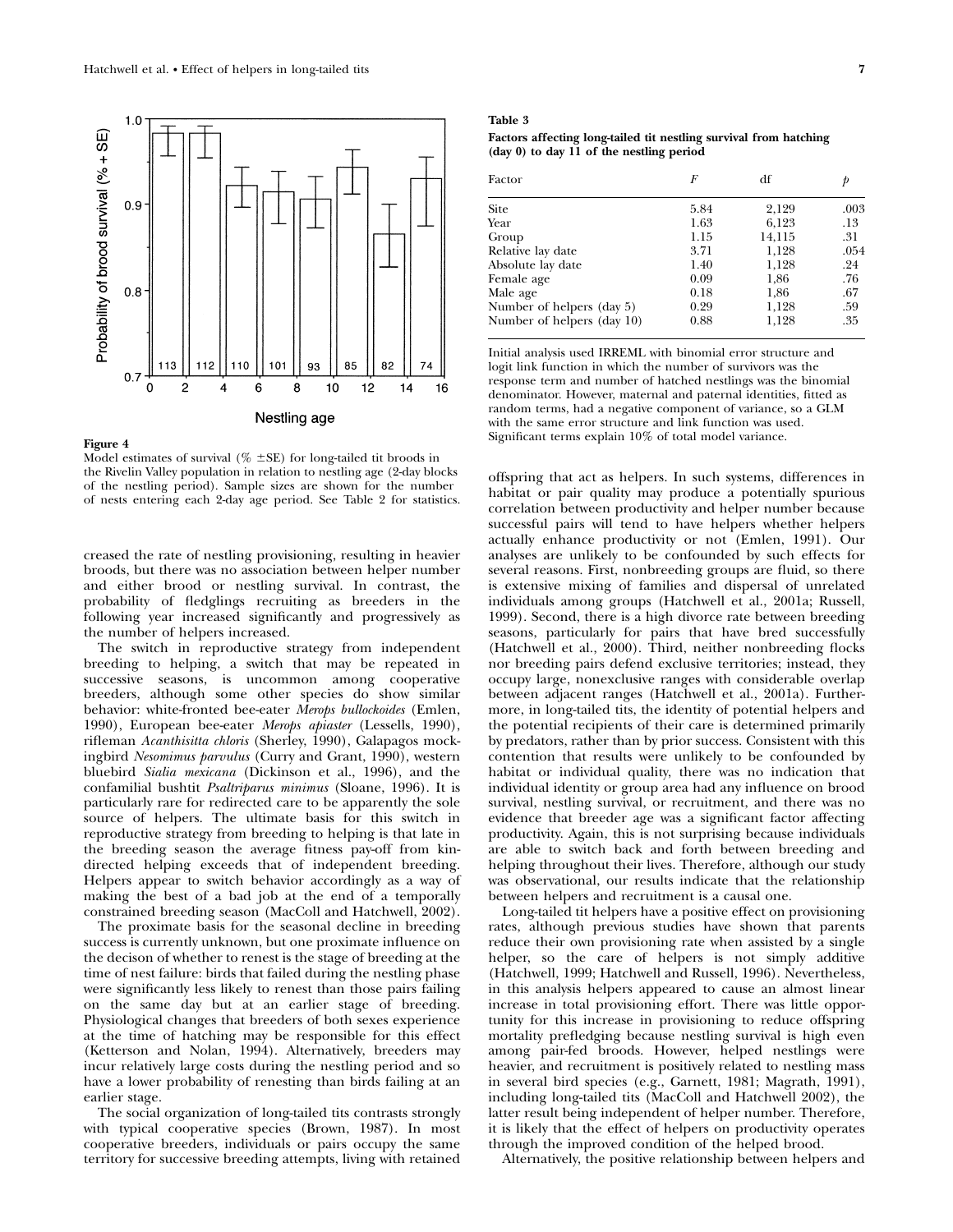| Table 4                                                            |
|--------------------------------------------------------------------|
| Factors affecting long-tailed tit recruitment (local survival from |
| fledging to the start of the following breeding season)            |

| Factor            | F    | df    |      |
|-------------------|------|-------|------|
| <b>Site</b>       | 1.54 | 2,84  | .22  |
| Year              | 1.05 | 5,81  | .40  |
| Group             | 0.80 | 16,70 | .68  |
| Absolute lay date | 9.00 | 1,86  | .004 |
| Female age        | 0.00 | 1,66  | .99  |
| Male age          | 0.00 | 1,61  | .95  |
| Brood size        | 0.42 | 1,83  | .52  |
| Number of helpers | 9.56 | 1,86  | .003 |

Initial analysis used IRREML with binomial error structure and logit link function in which the number of recruits was the response term and number of fledglings was the binomial denominator. However, both maternal and paternal identity, fitted as random terms, had a negative component of variance, so a GLM with the same error structure and link function was used. Absolute and relative lay date were not used together; absolute lay date was preferred because it was much more significant (relative lay date:  $p = .07$ ). Significant terms explain 7% of total model variance.

recruitment may be explained by group augmentation (Kokko et al., 2001). If every additional helper increases the size of the family by one, individual survival could increase through dilution (Hamilton, 1971), enhanced vigilance or food-finding ability (e.g., Kenward, 1978; Ward and Zahavi 1973), or thermoregulatory benefits in communal roosts (DuPlessis and Williams, 1994). However, the labile composition of nonbreeding flocks means that there is no simple relationship between the number of helpers and the size of the nonbreeding flock (Hatchwell et al., 2001a). Therefore, the effect of helpers is most likely to operate through the improved condition of nestlings at fledging (MacColl and Hatchwell, 2002). We have no quantitative data on postfledging care by helpers, but they continue to feed the brood after



#### Figure 5

Model estimates of recruitment probability for fledged broods of long-tailed tits in relation to the number of helpers at the nest. Sample sizes show the number of broods; broods with three helpers  $(n = 8)$ , four helpers  $(n = 2)$ , five helpers  $(n = 2)$ , and six helpers  $(n = 2)$  are pooled. See Table 4 for statistics.



#### Figure 6

Relationship between the probability of recruitment ( $n = 93$  broods) and laying date (days after March 1) for long-tailed tits at Rivelin Valley (open circles,  $n = 62$ ), Melton Wood (closed circles,  $n = 14$ ), and Ecclesall Wood (closed triangles,  $n = 19$ ) study sites. See Table 4 for statistics.

fledging, so there may be some additional postfledging effect of helpers on condition.

Another possible consequence of a higher provisioning rate is that the additional activity of helpers may attract predators and result in lower brood survival. We found no evidence for this, but older broods were more likely to be predated. The absence of a helper effect on brood survival suggests that this age effect was not a consequence of the higher provisioning rate of older nestlings, but it may be due to the increasing volume of begging calls alerting predators to the presence of a nest (Harper, 1986). There was no evidence that helpers have any antipredator function, as has been noted in some cooperative species (e.g., Austad and Rabenold, 1985; Mumme, 1992).

The positive effect of helpers on productivity was apparent only in offspring recruitment rate and not in brood size or nestling starvation. Such long-term, but not short-term, effects of helpers appear to be rare among cooperative breeders (Stacey and Koenig, 1990). In practice, it may be very difficult to separate long-term effects of additional investment by helpers from the effects of group augmentation (Kokko et al., 2001), but it is clear that a positive effect of helpers on productivity cannot be ruled out unless the possibility of longterm effects has been considered.

Finally, we consider the indirect fitness benefit of helping. Long-tailed tit helpers exhibit kin preference when they become helpers (Russell and Hatchwell, 2001). Therefore, their positive effect on productivity means that, on average, they gain indirect fitness benefits through their cooperation (Table 5). From a breeder's perspective, there is a roughly linear increase in recruitment as the number of helpers increases (Figure 5), suggesting that breeders should recruit as many helpers as possible. From a helper's perspective, the marginal effect per helper is similar regardless of the number of helpers already at a nest, suggesting that potential helpers should decide where to help on the basis of their relatedness to available broods rather than on the basis of the number of providers already at those nests. The apparently linear effect of helpers must level off at some point, but it is unusual to have more than three or four helpers at a single nest in our populations, so in practice this situation may be encountered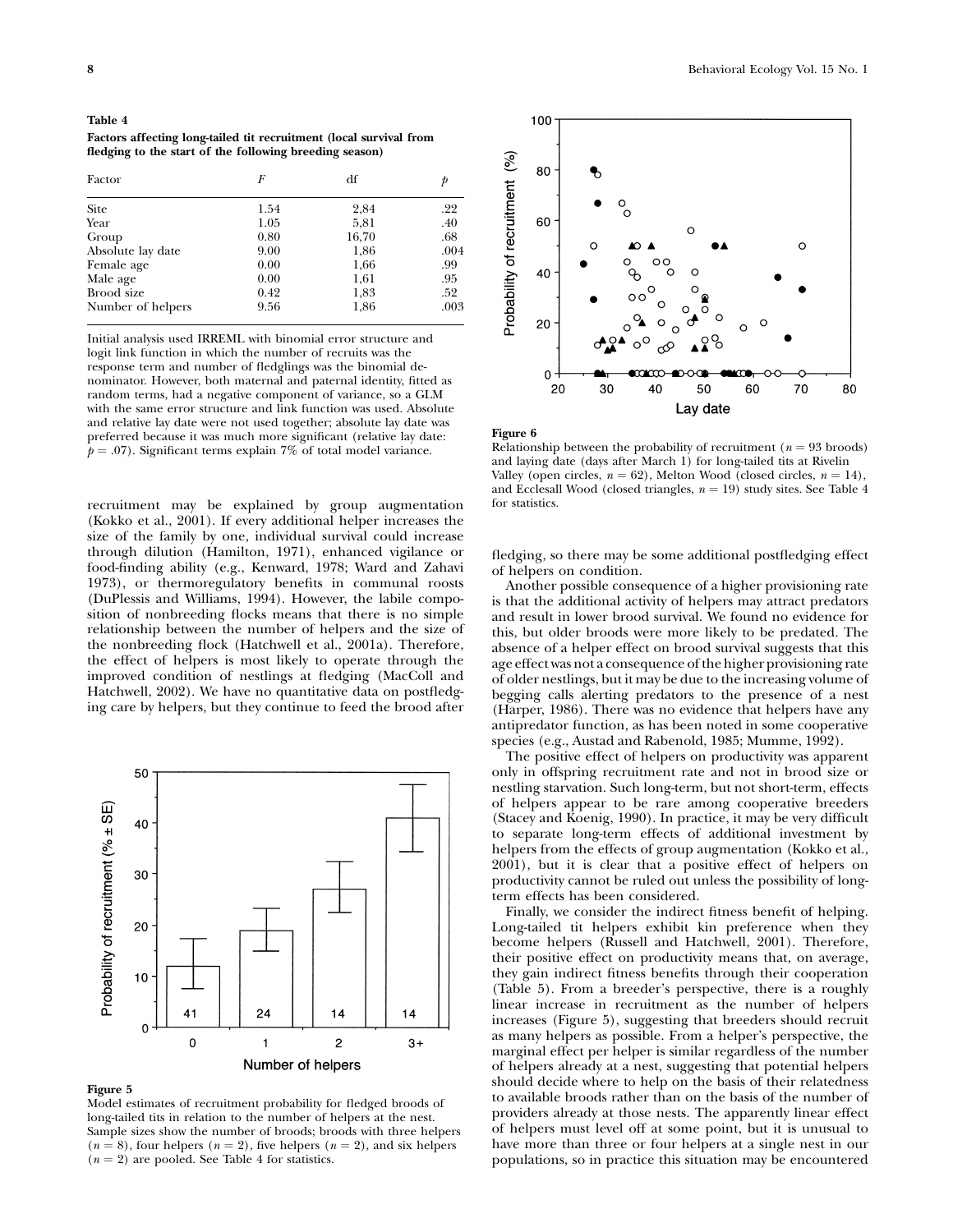#### Table 5

Productivity of long-tailed tit breeders and helpers in relation to the number of helpers-at-the-nest

#### Number of helpers at the nest

|                                                        | 0            |                    | 2                  | $>^{9^{\rm a}}$    |
|--------------------------------------------------------|--------------|--------------------|--------------------|--------------------|
| Probability of recruitment/<br>brood $(\%)^{\rm b}$    | 12           | 19                 | 97                 | 41                 |
| Number of recruits/brood $\epsilon$                    | 1.07         | 1.69               | 2.40               | 3.65               |
| Productivity (genetic equivalents) <sup>d</sup>        |              |                    |                    |                    |
| <b>Breeders</b><br><b>Helpers</b>                      | 0.51<br>0.24 | 0.81<br>0.37       | 1.15<br>0.53       | 1.75<br>0.80       |
| Marginal effect of helpers (genetic equivalents)       |              |                    |                    |                    |
| <b>Breeders<sup>e</sup></b><br>Per helper <sup>f</sup> |              | $+0.30$<br>$+0.13$ | $+0.64$<br>$+0.15$ | $+1.24$<br>$+0.15$ |

<sup>a</sup> Mean number of helpers  $(n)$  at the 14 nests with more than 2 helpers was  $3.86 \pm 1.17$ .

- $^{\rm b}$  Recruitment rates are taken from Figure 5.
- $c$  Brood size at fledging is assumed to be 8.9.
- <sup>d</sup> Coefficients of relatedness are breeders to fledglings, 0.48; helper to fledglings, 0.22.
- $e^e$  Calculated as (productivity with *n* helpers) (productivity with no helpers).
- $f$  Calculated as [(productivity with *n* helpers) (productivity with no helpers) $1/n$ .

rarely. It is interesting to note that helpers achieve, at best, only 30% of the productivity achieved from breeding independently without helpers, a result consistent with the view that helping is a best-of-a-bad-job strategy. MacColl and Hatchwell (2002) have shown that this reproductive tactic is adopted only when the expected fitness pay-off from independent reproduction drops even lower than that from helping at the end of a temporally constrained season.

Hatchwell and Russell (1996) showed experimentally that breeders provision chicks less frequently when helped, so helpers may also gain indirect fitness benefits by reducing the reproductive costs of breeders (Crick, 1992). However, we have found no evidence that helped breeders have a higher survival rate than breeders without helpers, nor have we found that long-tailed tit helpers accrue any net direct fitness benefit from helping (McGowan et al., 2003). Therefore, we conclude that the increase in helpers' indirect component of inclusive fitness described here is the primary reason for the evolution and/or maintenance of helping in this species.

We thank Dave Hazard and Andy Unwin for their invaluable help with field-work and Sheffield and Doncaster Councils, Yorkshire Water, Hallam Golf Club, and numerous homeowners in Sheffield for allowing us to watch birds on their land. We thank two anonymous referees for their perceptive comments on the paper. This work was funded by grants from the Association for the Study of Animal Behaviour, the Nuffield Foundation, University of Sheffield, and the Natural Environment Research Council, for which we are most grateful.

# REFERENCES

- Austad SN, Rabenold KN, 1985. Reproductive enhancement by helpers and an experimental inquiry into its mechanism in the bicolored wren. Behav Ecol Sociobiol 17:19–27.
- Boland CRJ, Heinsohn R, Cockburn A, 1997. Deception by helpers in cooperatively breeding white-winged choughs and its experimental manipulation. Behav Ecol Sociobiol 41:251–256.
- Brown JL, 1987. Helping and communal breeding in birds. Princeton, New Jersey: Princeton University Press.
- Brown JL, Brown ER, Brown SD, Dow DD, 1982. Helpers: effects of experimental removal on reproductive success. Science 215:421–422.
- Clutton-Brock TH, 2002. Breeding together: kin selection and mutualism in cooperative vertebrates. Science 296:69–72.
- Cockburn A, 1998. Evolution of helping behaviour in cooperatively breeding birds. Annu Rev Ecol Syst 29:141–177.
- Crick HQP, 1992. Load-lightening in cooperatively breeding birds and the costs of reproduction. Ibis 134:56–61.
- Curry RL, Grant PR, 1990. Galapagos mockingbirds: territorial cooperative breeding in a climatically variable environment. In: Cooperative breeding in birds: long-term studies of ecology and behavior (Stacey PB, Koenig WD, eds). Cambridge: Cambridge University Press; 291–331.
- Dickinson JL, Koenig WD, Pitelka FA, 1996. Fitness consequences of helping behavior in the western bluebird. Behav Ecol 7:168-177.
- Dunn PO, Cockburn A, Mulder RA, 1995. Fairy-wren helpers often care for young to which they are unrelated. Proc R Soc Lond B 259: 339–343.
- DuPlessis MA, Williams JB, 1994. Communal cavity roosting in green woodhoopoes: consequences for energy expenditure and the seasonal pattern of mortality. Auk 111:292–299.
- Eguchi K, Yamagishi S, Saai S, Nagata H, Hino T, 2002. Helping does not enhance reproductive success of cooperatively breeding rufous vanga in Madagascar. J Anim Ecol 71:123–130.
- Emlen ST, 1982. The evolution of helping. I. An ecological constraints model. Am Nat 119:29–39.
- Emlen ST, 1990. White-fronted bee-eaters: helping in a colonially nesting species. In: Cooperative breeding in birds: long-term studies of ecology and behavior (Stacey PB, Koenig WD, eds). Cambridge: Cambridge University Press; 487–526.
- Emlen ST, 1991. Evolution of cooperative breeding in birds and mammals. In: Behavioural ecology: an evolutionary approach, 3rd ed (Krebs JR, Davies NB, eds). Oxford: Blackwell; 301–337.
- Emlen ST, Wrege PH, 1991. Breeding biology of white-fronted beeeaters at Nakuru: the influence of helpers on breeder fitness. J Anim Ecol 60:309–326.
- Garnett MC, 1981. Body size: its heritability and influence on juvenile survival among great tits, Parus major. Ibis 123:31–41.
- Gaston AJ, 1973. The ecology and behaviour of the long-tailed tit. Ibis 115:330–351.
- Genstat, 1993. GENSTAT 5 release 3 reference Manual. Oxford: Oxford Science Publications.
- Glen NW, 1985. The cooperative breeding behaviour of the longtailed tit (Aegithalos caudatus) (PhD dissertation). Oxford: University of Oxford.
- Glen NW, Perrins CM, 1988. Cooperative breeding by long-tailed tits. Br Birds 81:630–641.
- Griffiths R, Double MC, Orr K, Dawson RJG, 1998. A simple DNA test to sex most birds. Mol Ecol 7:1071–1075.
- Harper AB, 1986. The evolution of begging: sibling competition and parent-offspring conflict. Am Nat 128:99–114.
- Hamilton WD, 1964. The genetical evolution of social behaviour I, II. J Theor Biol 7:1–52.
- Hamilton WD, 1971. Geometry for the selfish herd. J Theor Biol 31: 295–311.
- Hatchwell BJ, 1999. Investment strategies of breeders in avian cooperative breeding systems. Am Nat 154:205–219.
- Hatchwell BJ, Anderson C, Ross DJ, Fowlie MK, Blackwell PG, 2001a. Social organisation of cooperatively breeding long-tailed tits: kinship and spatial dynamics. J Anim Ecol 70:820–830.
- Hatchwell BJ, Fowlie MK, Ross DJ, Russell AF, 1999a. Incubation behaviour of long-tailed tits: why do males provision incubating females? Condor 101:681–686.
- Hatchwell BJ, Ross DJ, Chaline N, Fowlie MK, Burke T, 2002. Parentage in the cooperative breeding system of long-tailed tits Aegithalos caudatus. Anim Behav 64:55–63.
- Hatchwell BJ, Ross DJ, Fowlie MK, McGowan A, 2001b. Kin discrimination in cooperatively breeding long-tailed tits. Proc R Soc Lond B 268:1–6.
- Hatchwell BJ, Russell AF, 1996. Provisioning rules in cooperatively breeding long-tailed tits Aegithalos caudatus: an experimental study. Proc R Soc Lond B 263:83–88.
- Hatchwell BJ, Russell AF, Fowlie MK, Ross DJ, 1999b. Reproductive